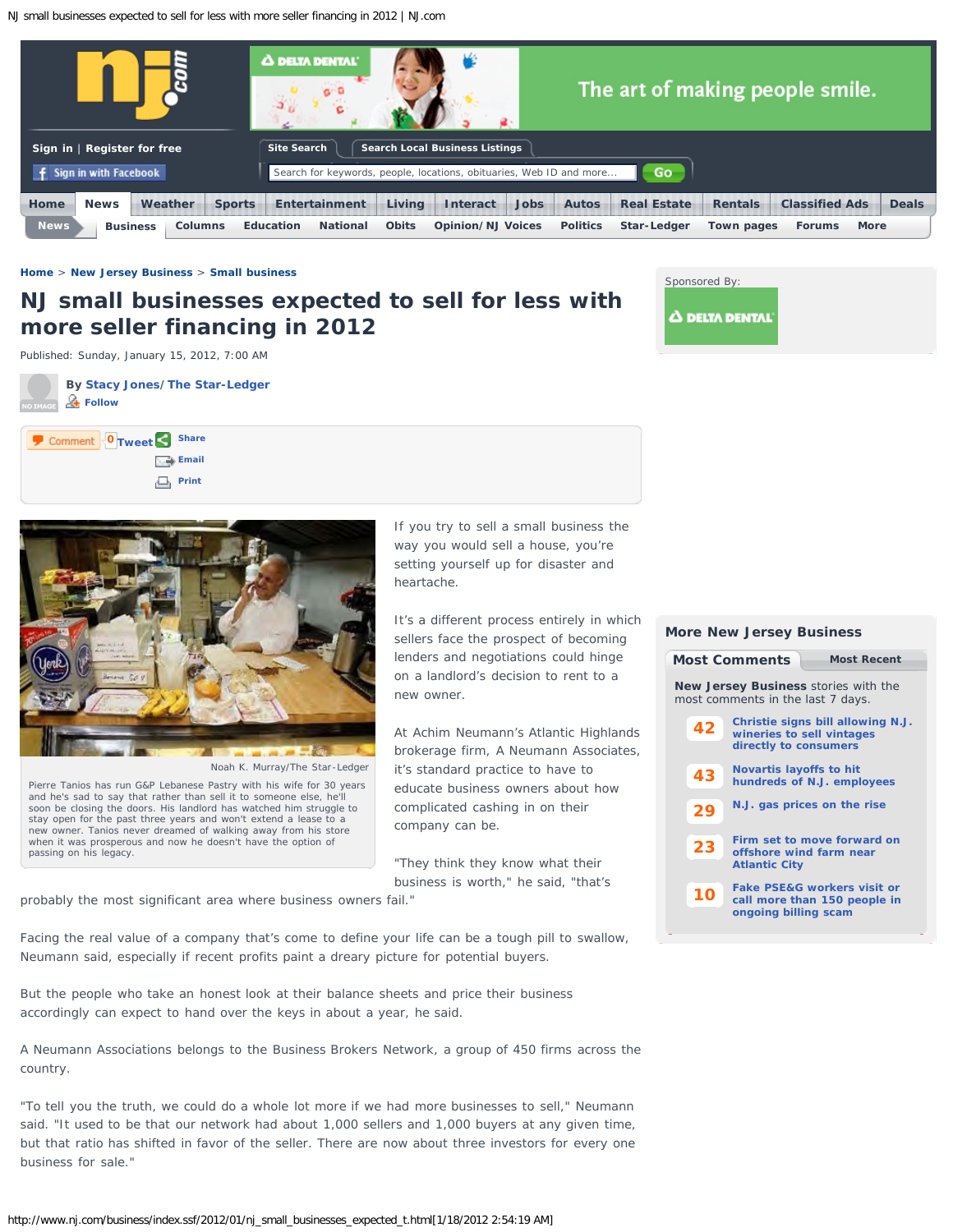From a buyer's perspective, he said, businesses present a viable investment option that will likely produce more impressive returns than stocks, bonds or real estate.

Conditions are more favorable than they have been in the past few years, but data collected by BizBuySell.com, the largest online marketplace for business listings, suggests that buyers and seller are still recovering from the recession.

More owners have sold their business in the past year, said BizBuySell.com general manager Mike Handelsman, but they've had to accept less money than they would have a couple years ago and sometimes have to become the buyer's lender.

A pizzeria that generated an average profit of \$100,000 annually could have hypothetically been fairly priced and sold for about \$300,000 in 2008, he said. After two years of poor cash flow, say \$60,000 in 2009 and \$50,000 in 2010, a buyer could argue that based on an average of the last three years' profits the business is worth \$164,500 at best.

"The price someone wants to pay is a function of how much money that business makes in a year, the cash flow," Handelsman said. "During 2008 in New Jersey, people paid three times the cash flow. It fell to 2.6 in 2009 and 2.35 in 2010, then stayed there during 2011."

Based on information volunteered by 264 people who took down listings last year, either because they were giving up or had sold the business, the average owner made 88 percent of his or her asking price.

That puts them 4 percentage points below the 2007 high of 92 percent, but shows some improvement from 2009's low of 85 percent.

"You see the rate dip like that because sellers didn't adjust their expectations right away. They said, 'Oh it was worth \$300,000 last year, so my pizzeria is still worth the same amount of money,' but in reality it's not because of the decreased cash flow," said Handelsman.

More buyers, especially unemployed people making calculated investments out of necessity, have less cash to offer sellers because they've depleted savings, he said.

If a bank won't extend them a line of credit, they turn to the seller.

"It's more common now that a buyer will collect money from friends and family members and ask the seller to finance the rest," he said. "They'll pay half upfront and pay back the rest with interest."

That can be stressful for a seller who always planned on selling their business and retiring on the proceeds, said Handelsman. If the new owner fails, the former owner doesn't get paid.

Unfortunately, many owners don't have the forethought to set themselves up with a painless exit plan, he said.

Pierre Tanios's hindsight has never been sharper.



**[More Users We Love](http://blog.nj.com/featured-njcom-users/)**

**[SunBurnt10](http://connect.nj.com/user/SunBurnt10/index.html)**



**[NJ.com user Jonathan Kinkel](http://blog.nj.com/featured-njcom-users/2012/01/njcom_user_jonathan_kinkel.html)**  Posted breaking news photos



**From Our Advertisers**

**[99](http://connect.nj.com/user/SunBurnt10/index.html)**

**Users We Love**

• **[Auto Lenders A Smarter Way to Buy a Car](http://ads.advance.net/RealMedia/ads/click_lx.ads/www.nj.com/business/article/L19/585700366/TxtLink1/NJONLINE/AutoLend02_NJ_RoS_Text/x020317.html/79653277326b38576467304144425a2b?585700366)** • **[JFK For Life Metabolic and Surgical](http://ads.nj.com/RealMedia/ads/click_lx.ads/www.nj.com/business/article/L19/1151669986/TxtLink2/NJONLINE/JFKBari01_NJ_RoS_Text/JFKBari01_NJ_RoS_Text.html/79653277326b38576467304144425a2b)**

- **[Weight Loss Program](http://ads.nj.com/RealMedia/ads/click_lx.ads/www.nj.com/business/article/L19/1151669986/TxtLink2/NJONLINE/JFKBari01_NJ_RoS_Text/JFKBari01_NJ_RoS_Text.html/79653277326b38576467304144425a2b)**
- **[Get Pre-Approved in Seconds! it's Fast it's](http://ads.nj.com/RealMedia/ads/click_lx.ads/www.nj.com/business/article/L19/509922445/TxtLink3/NJONLINE/BarlowBPG04_NJ_RoS_Text/glr16986.html/79653277326b38576467304144425a2b) [Easy it's Free](http://ads.nj.com/RealMedia/ads/click_lx.ads/www.nj.com/business/article/L19/509922445/TxtLink3/NJONLINE/BarlowBPG04_NJ_RoS_Text/glr16986.html/79653277326b38576467304144425a2b)**

**[Advertise With Us »](http://www.nj.com/mediakit/)**